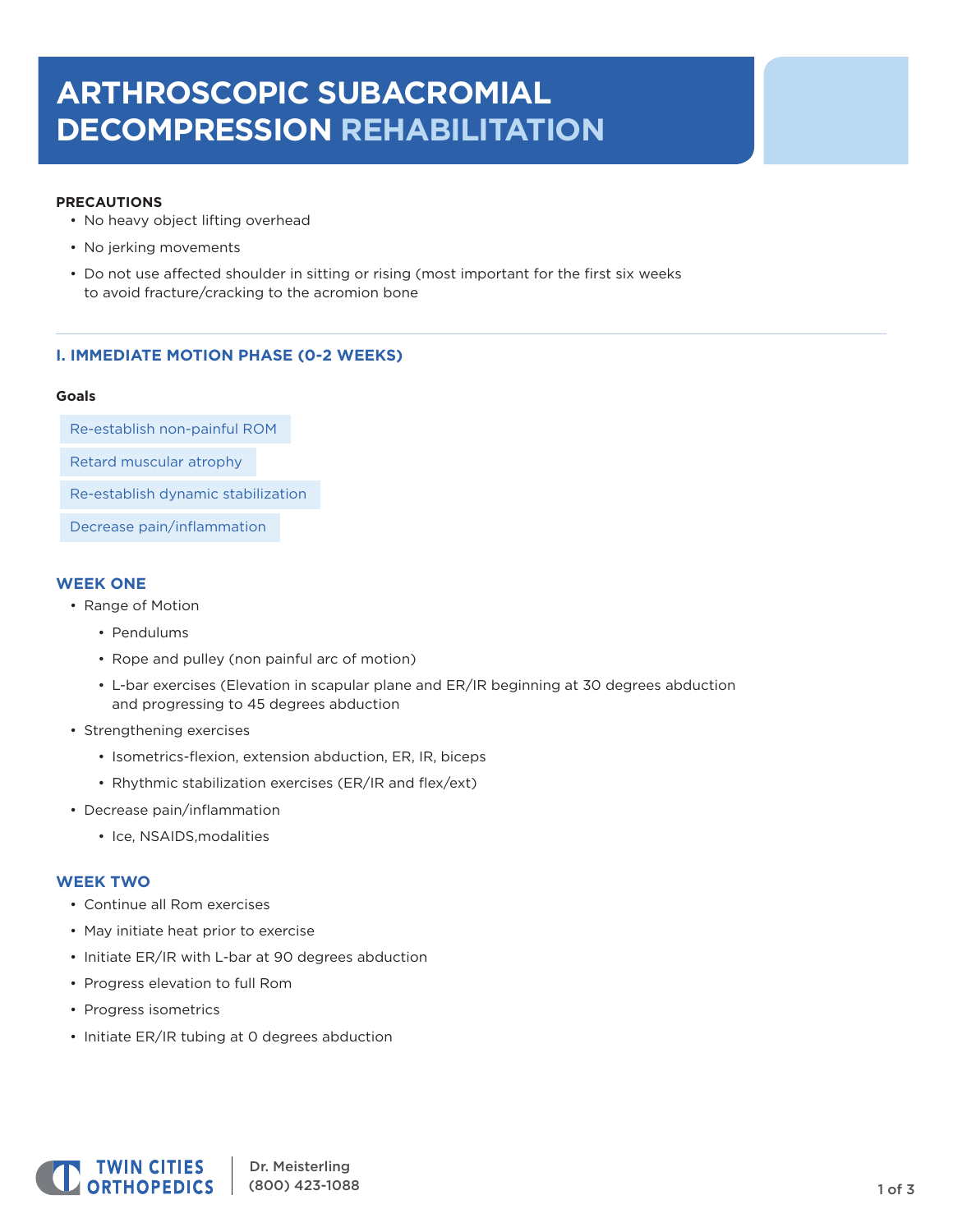# **II. IMMEDIATE PHASE (WEEK 2-6)**

#### **Goals**

Regain and improve muscular strength

Normalize arthrokinematics

Improve neuromuscular control of the shoulder complex

Diminish pain

# **CRITERIA TO PROGRESS TO PHASE II**

- 1. Full ROM
- 2. Minimal pain and tenderness
- 3. Good MMT or IR, ER, flexion

# **WEEK 2-3**

- Exercises
	- Initiate isotonic program (no weight)
	- Shoulder elevation
	- Prone rowing
	- Prone horizontal abduction
	- Sidelying ER
	- Shoulder abduction to 90 degrees
	- Shoulder extension to neutral
	- After one week, provided patient has no pain and proper form, initiate exercise with 1 pound weight
		- Normalize arthrokinematics of shoulder complex
		- Continue L-bar ROM
		- Elevation in scapular plane
		- ER/IR at 90 degrees abduction
	- Joint mobilization: Inferior, posterior and anterior glides
- Decrease pain and inflammation
	- Continue use of modalities, ice as needed
	- May use heat prior to exercise program

#### **WEEK 4-5**

• Progress to fundamental shoulder exercise program